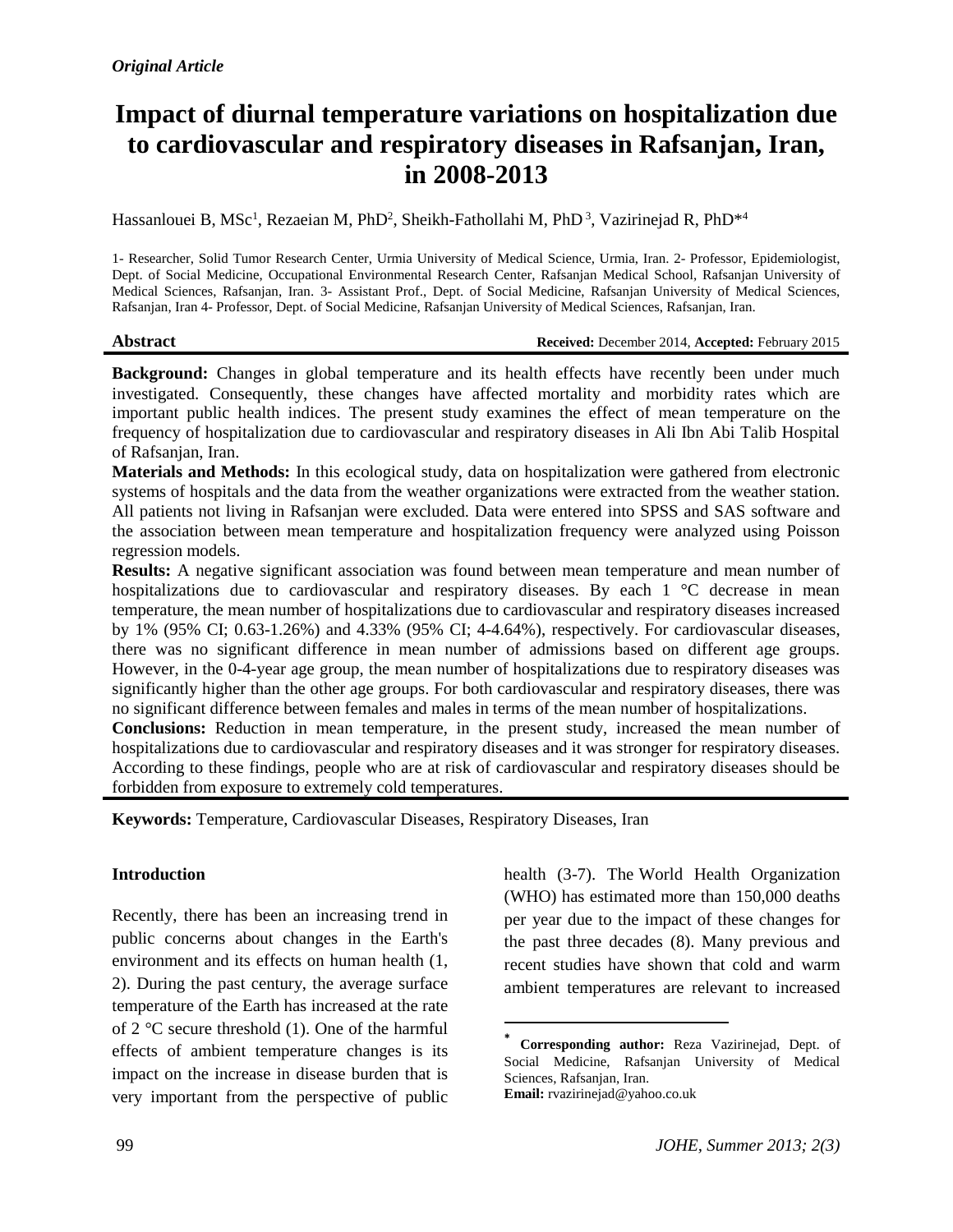risk of cardiovascular diseases and respiratory morbidity (6, 9-23). Moreover, in many countries, a survey of hospitalization and emergency data has shown that ambient temperature variations affect the number and type of hospitalized patients (24-28).

More studies on the effects of ambient temperature on cardiovascular and respiratory diseases morbidity have been conducted in developed countries that have cold weather such as North American and European counties (4). Furthermore, few studies have been conducted in developing countries such as Iran that mostly have tropical and subtropical climates. Review of literature revealed that ambient temperature in different parts of the world has different effects on the occurrence of these two important groups of diseases and the obtained results of different countries and diverse research proposals have not required homogeneity for overall decision making of all climate zones of world (4, 29, 30). Thus, the aim of the present study was to investigate the effect of temperature on the frequency of hospitalization due to respiratory and cardiovascular diseases in Ali Ibn Abi Talib (pbh**)** Hospital in Rafsanjan, Iran, from 2008 to 2013.

#### **Materials and Methods**

This was an ecological study. The studied samples included all patients hospitalized due to

cardiovascular (I00-I55) and respiratory diseases (J00-J99) in Ali Ibn Abi Talib (pbh) Hospital in Rafsanjan from April 1, 2008 to January 30, 2013.

All admitted patients who were not inhabitants of one of the villages or towns of Rafsanjan or were referred from another town to Ali Ibn Abi Talib (pbh) Hospital were excluded from this study. Information about the climate and its changes were extracted from the weather bureau stations of Rafsanjan. It should be noted that the samples were divided into 6 age groups of 0-4, 5-14, 15-64, 65-74, 75-79, and 80 years and higher (according to previous studies and conventional medical divisions) to determine the exact effect of age. The collected data were coded and entered into SPSS software (version 21.0; SPSS Inc., Chicago, IL, USA) and SAS software (version 9.1; SAS Institute, Cary, NC, USA). The applied statistical model was the generalized linear model (GLM).

#### **Results**

Age and sex distribution of patients hospitalized due to cardiovascular and respiratory diseases has been presented in table 1. Most previous studies have examined only special subgroups of these two groups of studied patients (4).

| Table 1: Age and sex distribution of those hospitalized due to cardiovascular and respiratory diseases (group and |  |
|-------------------------------------------------------------------------------------------------------------------|--|
| subgroup)                                                                                                         |  |

| <b>Disease Group</b> | <b>Cardiovascular</b> |              | <b>Respiratory</b> |              |
|----------------------|-----------------------|--------------|--------------------|--------------|
| Age Group            | Male                  | Female       | Male               | Female       |
| $0 - 4$              | 31 (0.6%)             | 37 (0.8%)    | 927 (20.2%)        | 647 (16.1%)  |
| $5-14$               | $16(0.3\%)$           | 13 (0.3%)    | 250 (5.5%)         | 190 (4.7%)   |
| 15-64                | 3117 (62%)            | 2223 (48.9%) | 1703 (37.2%)       | 1679 (41.8%) |
| 65-74                | 915 (17.9%)           | 1106 (13.3%) | 626 (13.7%)        | 543 (13.5%)  |
| 75-79                | 473 (9.3%)            | 606 (13.3%)  | 423 (9.2%)         | 386 (9.6%)   |
| 80 and higher        | 506 (9.9%)            | 562 (12.4%)  | 650 (14.2%)        | 573 (14.3%)  |
| <b>Total</b>         | 5112 (100%)           | 4547 (100%)  | 4579 (100%)        | 4018 (100%)  |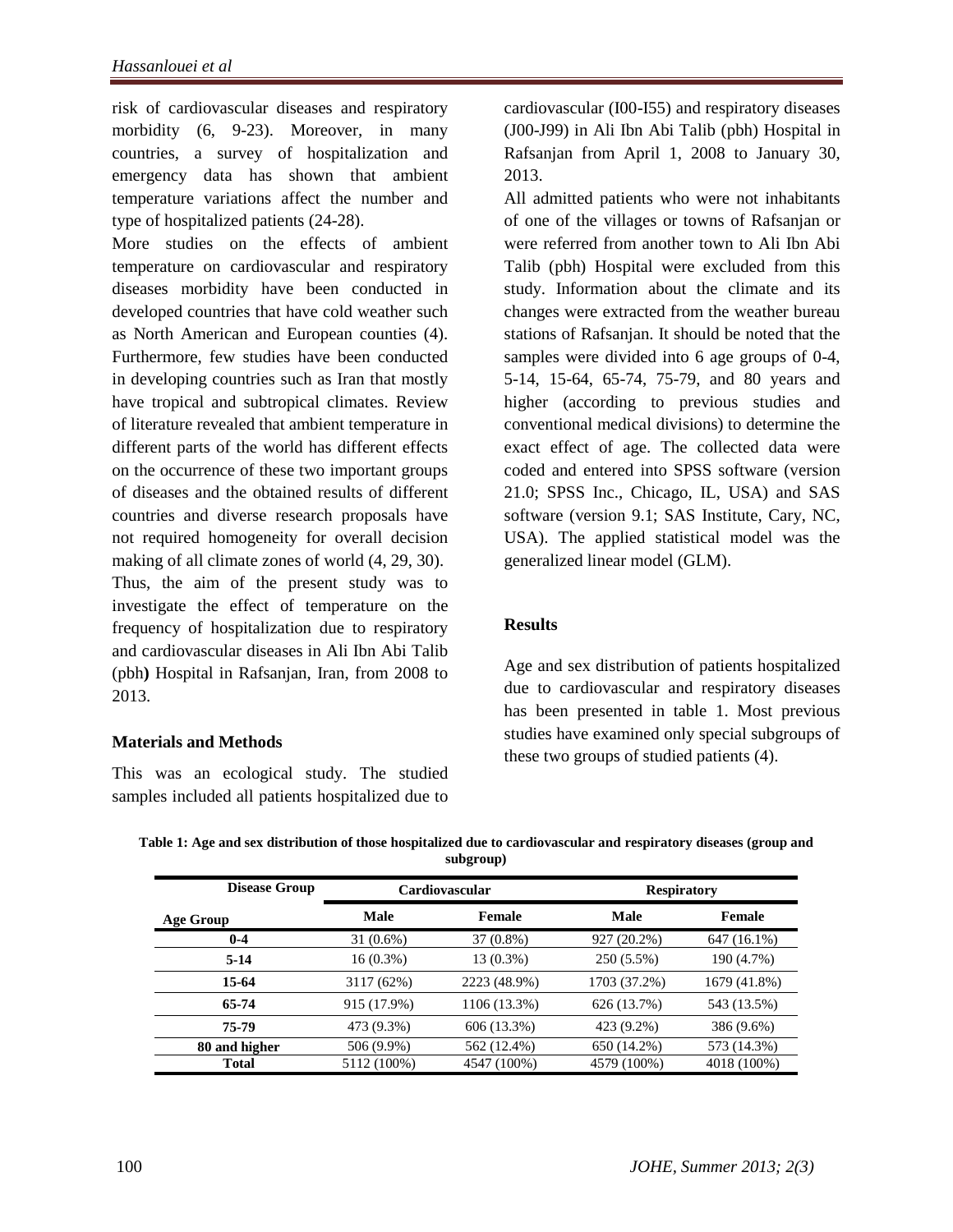|                                       | % change (95% CI)              | Р       |
|---------------------------------------|--------------------------------|---------|
| <b>Total Cardiovascular</b>           | $-1.00$ ( $-1.26$ to $-0.63$ ) | < 0.001 |
| Angina pectoris                       | $-0.73$ ( $-1.41$ to $-0.05$ ) | 0.0335  |
| <b>Acute myocardial</b><br>infarction | $-0.83$ ( $-1.842$ to 0. 20)   | 0.1128  |
| <b>Ischemic heart disease</b>         | $-0.59$ ( $-1.10$ to $-0.08$ ) | 0.0242  |
| <b>Heart failure</b>                  | $-2.56$ ( $-3.58$ to $-1.53$ ) | < 0.001 |
| <b>Total respiratory</b>              | $-4.34$ ( $-4.64$ to $-4.02$ ) | < 0.001 |
| Asthma                                | $-3.78$ ( $-4.93$ to $-2.63$ ) | < 0.001 |
| <b>Influenza and pneumonia</b>        | $-5.47$ ( $-5.97$ to $-4.97$ ) | < 0.001 |

**Table 2: Percent change of hospitalization due to cardiovascular and respiratory diseases associated with a 1 °C variation**

However, a number of studies have examined important subgroups in addition to main groups (22, 29). In this study, the fitness results of the regression model have been presented for both gropes of cardiovascular and respiratory diseases, and for important subgroups. These results are shown in table 2.

**Table 3: Percent change of hospitalization due to cardiovascular and respiratory diseases in males and females associated with a 1 °C variation**

|               | <b>Total cardiovascular</b>    |                | <b>Total respiratory</b>       |                |
|---------------|--------------------------------|----------------|--------------------------------|----------------|
|               | $%$ change (95% CI)            | <b>P-Value</b> | $%$ change (95% CI)            | Р              |
| Male          | $-1.26$ ( $-1.69$ to $-0.84$ ) | ${}< 0.001$    | $-4.47$ ( $-4.89$ to $-4.05$ ) | ${}_{< 0.001}$ |
| <b>Female</b> | $-0.58$ ( $-1.04$ to $-0.11$ ) | 0.0155         | $-4.17$ ( $-4.62$ to $-3.71$ ) | < 0.001        |

In addition, to clarify the influence of important modifiers such as age and sex, the fitness results of the regression model are shown in tables 3 and 4. The presented results in tables 1 to 4 indicate that mean temperature has an inverse relationship with mean number of cardiovascular and respiratory diseases.

|               | <b>Total cardiovascular</b>    |                | <b>Total respiratory</b>       |         |
|---------------|--------------------------------|----------------|--------------------------------|---------|
|               | % change (95% CI)              | <b>P-Value</b> | $%$ change (95% CI)            | P       |
| $0 - 4$       | ∗                              | *              | $-9.9$ ( $-10.59$ to $-9.21$ ) | < 0.001 |
| $5-14$        | *                              | *              | $-5.61$ ( $-6.97$ to $-4.22$ ) | < 0.001 |
| 15-64         | $-1.03$ ( $-1.44$ to $-0.6$ )  | < 0.001        | $-3.10$ ( $-3.60$ to $-2.59$ ) | < 0.001 |
| 65-74         | $-0.46$ ( $-1.16$ to 0.24)     | 0.1959         | $-3.02$ ( $-3.90$ to $-2.14$ ) | < 0.001 |
| 75-79         | $-1.02$ ( $-1.94$ to $-0.08$ ) | 0.0325         | $-2.61$ ( $-3.51$ to $-1.98$ ) | < 0.001 |
| 80 and higher | $-1.42$ ( $-2.35$ to $-0.47$ ) | 0.0033         | $-2.57$ ( $-3.40$ to $-1.73$ ) | < 0.001 |

**Table 4: Percent change of hospitalization due to cardiovascular and respiratory diseases in age groups associated with a 1 °C variation**

\* Because of shortage of hospitalization number the model fitting was not possible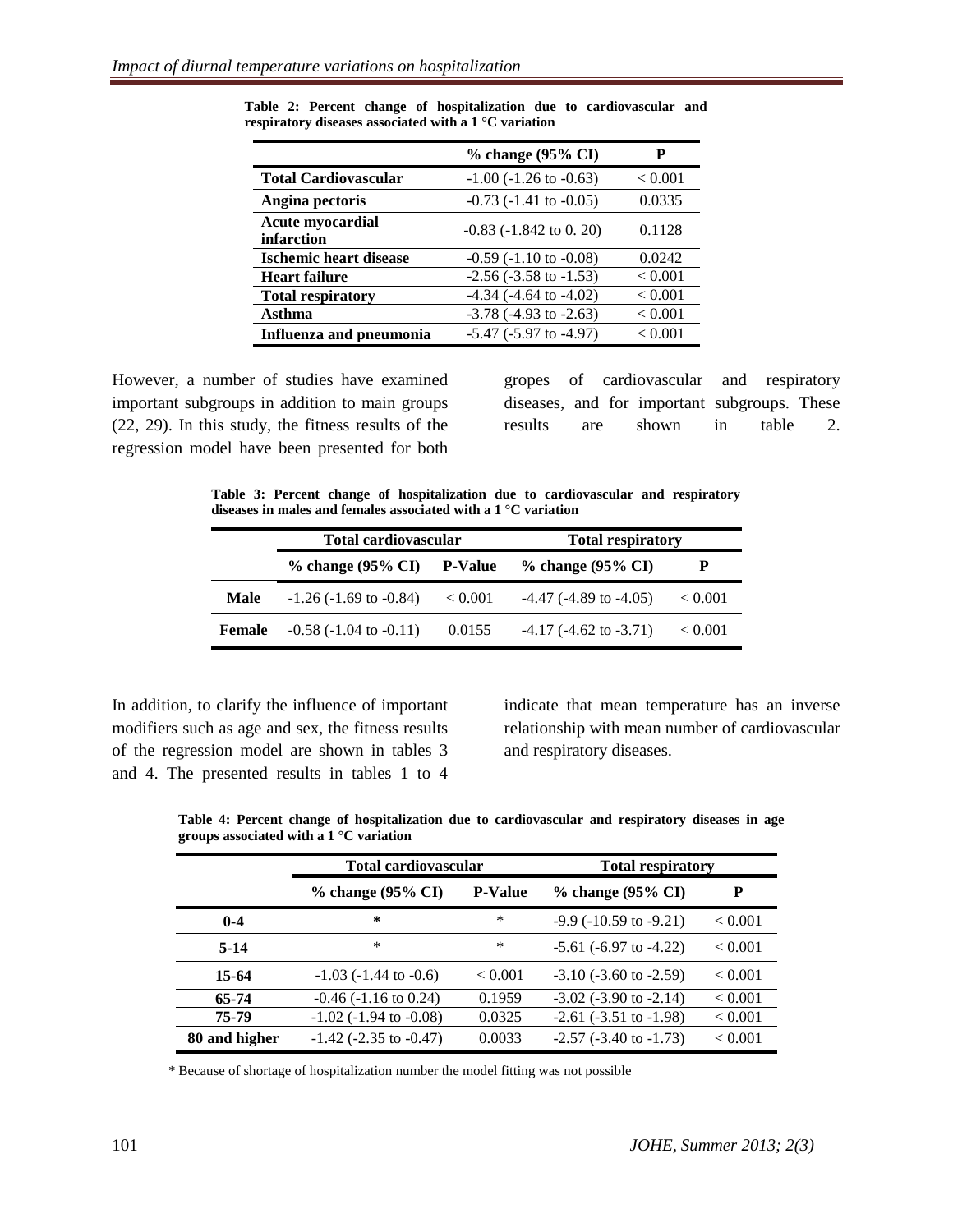#### **Discussion**

#### **Cardiovascular diseases**

The obtained results of this research showed that cold weather can cause an increased risk of hospitalization due to cardiovascular diseases in this region. In a study conducted in Copenhagen, Denmark, it was observed that cardiovascular disease is inversely related to temperature (30). In another study conducted in Shanghai, China, similar results were obtained (7). The mechanism of cold temperature in increasing the risk of cardiovascular diseases is still unclear (31). However, several risk factors, such as plasma cholesterol, plasma fibrinogen, blood pressure, and red and white blood cell count, can partially explain this mechanism (30). The study by Michelozzi et al., which examined the relationship between temperature and hospitalizations due to cardiovascular disease in 12 different countries in Europe, showed that temperature has a direct relationship with the hospitalization due to cardiovascular diseases (29). This finding was not in agreement with the results of the present study. Furthermore, the results of this study were consistent with that of the study performed in Beijing (32). Investigation of the relationship between temperature and daily hospitalization rate due to cardiovascular disease in the 4 major cities of South Korea showed that daily ambient temperature increased hospitalizations rate for this group of patients (22). The results of this study are consistent with the results of the present study. The main mechanism of the adverse effects of high temperatures may through the blood circulation system of the human body heat in regulating body temperature, when the layers beneath the skin send blood to the vital organs. It also increases blood viscosity due to diarrhea, excessive sweating, and increased cholesterol levels; other possible mechanisms can also be considered (15, 33).The age-adjusted relationship (one of the most important predictors) between temperature and the mean number of hospitalizations was evaluated in this study. The results of this study suggest that there is no significant difference among different age groups in hospitalization due to cardiovascular disease. A study in Denmark showed no differences among age groups of patients (30). These results were consistent with our findings. The findings of other studies in China, South Korea, and America showed that patients older than 70 years were significantly lower compared with other age groups (22, 32, 34). These findings were consistent with the results of the present study. Elderly patients' weak physiological systems and inability in environmental adaptation are some of the factors that causes sensitivity to drastic ambient temperature changes and increased hospitalization in this age group (15, 20, 35-39). Gender is another deflator which was examined. The results showed no significant difference between males and females in terms of the mean number of hospitalizations due to cardiovascular disease. These results were consistent with findings from studies in America, England, and France (40-42). However, another study showed higher risk of coronary events in women than in men in hot weather (43). These results are consistent with the findings of the present study.

Many studies have evaluated cardiovascular diseases as their major groups (4). This study also examined the major categories of cardiovascular disease. In this study, the relationship between mean temperature and mean number of hospitalizations due to acute myocardial infarction was not significant. This is consistent with the results found in the literature review. The obtained results from myocardial infarction patients in Melbourne, Australia, showed that the number of hospitalizations due to this disease increases with the decreasing of temperature (44). In this regard, studies in Taiwan, Germany, the UK, and Norway have also been obtained (45-48). The results of another study conducted in the UK, were contradictory to the mentioned studies. In this study, it was shown that hospitalization due to acute myocardial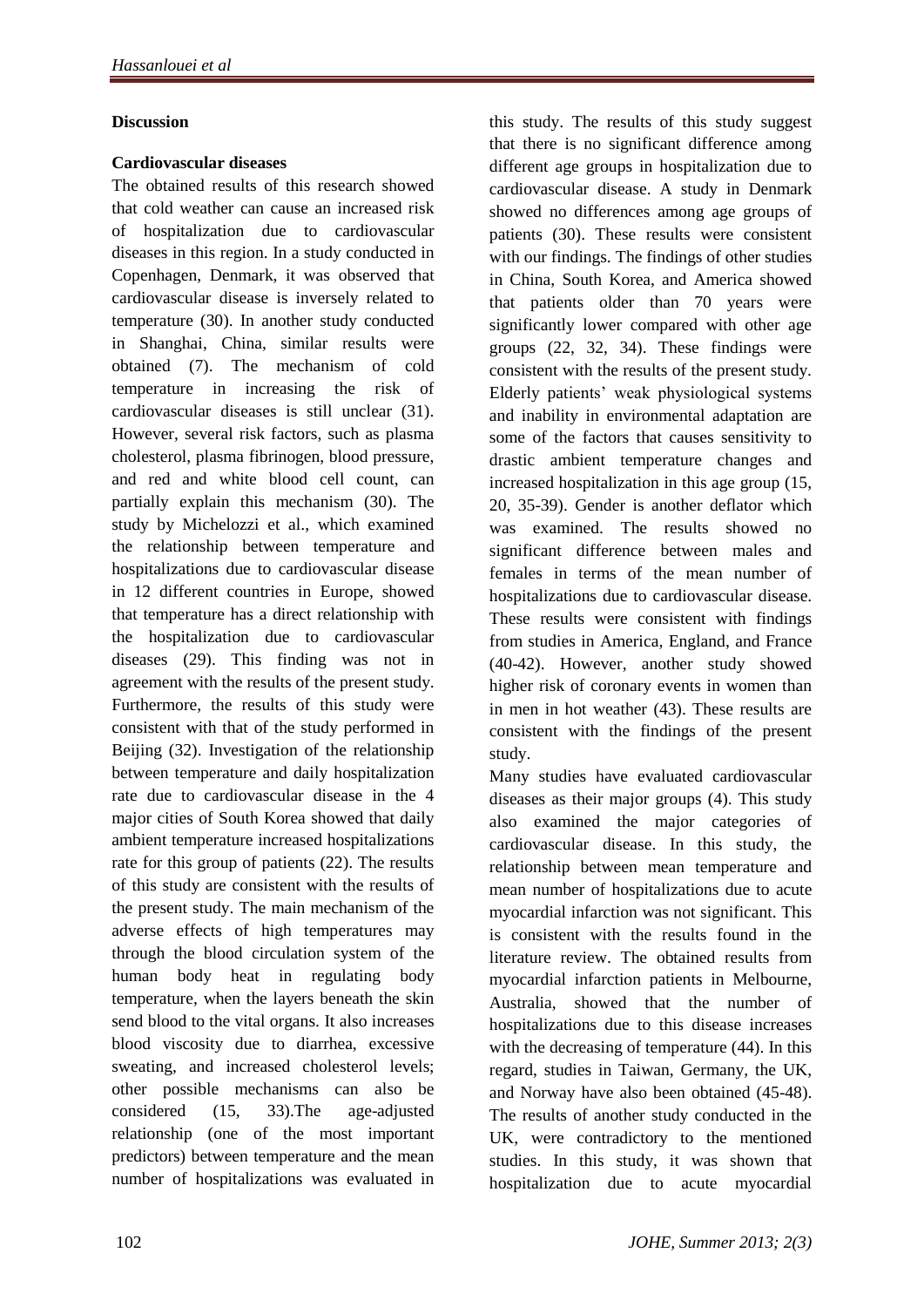infarction significantly increased as a result of the increase in temperature (49). The heterogeneity in results may be described in any particular area of environment (45).

Another important subgroup of cardiovascular diseases is angina pectoris, which was examined in this study. The results showed that the mean temperature decreases hospitalization. A study in California, USA, showed that the decline in temperature causes an increase in the minimum threshold for hospitalization due to angina pectoris (34). This finding was in agreement with the results of the present study. Ischemic heart disease and other cardiovascular diseases are subgroups of the main studied groups. The results showed a relationship between the average number of patients and mean temperature. This is consistent with the results obtained from literature review. Survey data obtained in California, USA, in terms of hospitalization showed a direct relationship between temperature and mean number of hospitalizations due to strokes (20). The last group of cardiovascular disease that was studied had heart failure results of studies in South Korea and was consistent with another study in America (22, 50). In the present study, mean temperature was found to be inversely related to mean number of hospitalizations due to this disease. The literature review showed that previous study results are consistent with the findings of the present study. A study in the state of New York, USA, showed that there is a direct relationship between temperature and hospitalizations due to heart failure (51). These results are consistent with findings of studies conducted by Green et al. and Ostro et al. (20, 50).

# **Respiratory disease**

The results showed that mean temperature is inversely related to hospitalization due to respiratory diseases. A study conducted in Finland, in 2009, showed that temperature and hospitalization due to respiratory diseases have a significant relationship (52). These results were consistent with the findings of the studies

performed in Shanghai, China, and Taiwan (7, 28). A study conducted in 12 cities in Europe yielded mixed results. The study findings highlight the fact that the rate of hospitalization due to respiratory disease increases with the increasing of temperature (29). These results were also reported by Ostro et al., Lin et al., Green et al., and Wang et al. (20, 32, 50, 53). It should be noted that the exact mechanism of hot and cold ambient temperatures on physiological systems remains unknown. These diseases may be directly caused by inflammation of airway responsiveness due to temperature or indirectly by viral infections, pollens, air pollution, mold, number of hours spent outdoors, and activities that aggravate the disease (22, 26, 54). The results for different age groups showed that the rate of hospitalization due to respiratory disease is significantly higher in the 0-4-year age group than other age groups. These results were consistent with the findings of a study conducted in the USA in 2007 (55). In addition, another study in Europe showed that a significantly higher number of patients in the age group of higher than 75 years were hospitalized (29). These findings were consistent with that of the present study.

The results of this study showed no significant difference in the mean number of hospitalizations due to respiratory disease between the sexes. In literature review, no study was found to consider differences among sexes. Asthma is one of the most common types of respiratory diseases that were examined in this study. Results of this study show that with increasing temperature, the mean number of hospitalizations due to this disease significantly reduced. These findings were consistent with the results of studies conducted in Greece and Finland (52, 56). In two studies in the states of North Carolina and New York in the USA, a direct relationship was observed between rising temperatures and increased hospitalization due to this disease (26, 51). These results were consistent with the results of our study. Pneumonia and influenza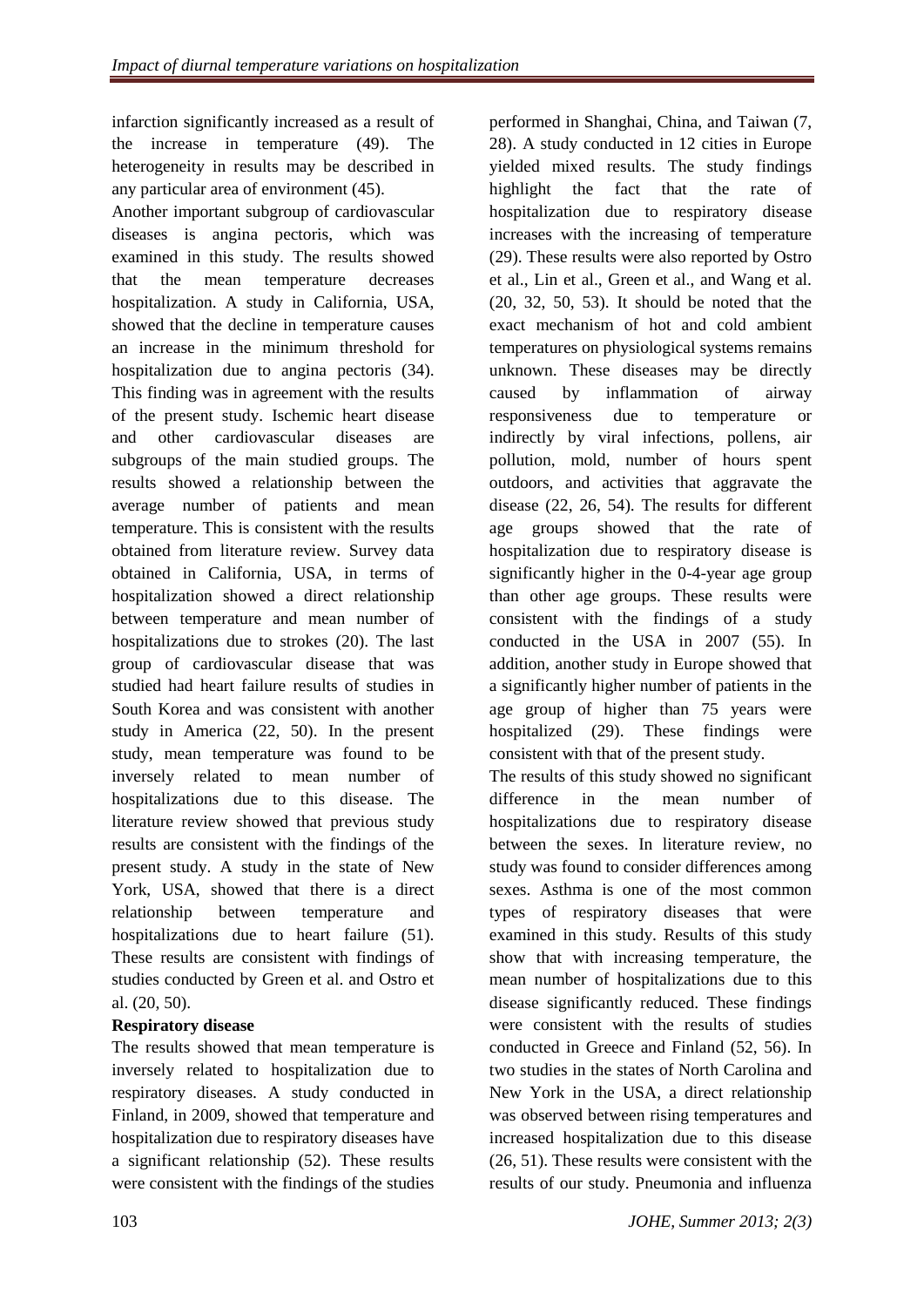are other respiratory diseases that are among the major groups studied. The findings of this study showed that the mean number of hospitalizations due to these conditions is related to average temperatures. The results of this study were consistent with that of two studies performed in China and Taiwan (28, 57). These results were also consistent with findings of the present study. Cold weather increases population density and reduces air conditioning and this may cause infectious diseases, and pneumonia and influenza by direct contact transmission (20, 50). The results of studies that examined the relationship between ambient temperature and hospitalizations due to cardiovascular and respiratory diseases with different designs and in different countries and cities were not homogeneous. This may be because people in different parts of the world may not have the same tolerance level to certain climates that have adapted their residences (45). Aside from the mentioned geographic heterogeneity of studies, examining the relationship between temperature and hospitalizations due to cardiovascular and respiratory diseases, there are other factors that can be effective in this heterogeneity. For example, the probability of acceptance for a particular disease may be have different reasons such as the availability of primary care, outpatient services for patients, community care area level socioeconomic deprivation, and community associated clinical management (29).

# **Conclusions**

Our study showed that reduction in mean temperature has been associated with increasing the mean number of hospitalizations due to cardiovascular and respiratory diseases. This association was very strong for respiratory diseases compared to for cardiovascular diseases. According to our findings, people who suffer from cardiovascular and respiratory diseases should be forbidden from exposure to extremely cold temperatures. In case of as a significant reduction in environment temperatures the health system should warn at risk people and children's.

#### **Acknowledgement**

We would like thank Rafsanian University of Medical Sciences for their cooperation in carrying out this research.

#### **Conflict of interests:** None declared.

# **Reference**

- 1. Costello A, Abbas M, Allen A, Ball S, Bell S, Bellamy R, et al. Managing the health effects of climate change: Lancet and University College London Institute for Global Health Commission. Lancet 2009; 373(9676):1693- 733.
- 2. McMichael AJ, Butler CD. Promoting global population health while constraining the environmental footprint. Annu Rev Public Health 2011; 32:179-97.
- 3. Medina-Ramón M, Schwartz J. Temperature, temperature extremes, and mortality: a study of acclimatisation and effect modification in 50 US cities. Occup Environ Med 2007; 64(12):827-33.
- 4. Turner LR, Barnett AG, Connell D, Tong S. Ambient Temperature and Cardiorespiratory Morbidity: A Systematic Review and Metaanalysis. Epidemiology 2012; 23(4):594-606.
- 5. McGill DJ, Mackay IR. The effect of ambient temperature on capillary vascular malformations. Br J Dermatol 2006; 154(5):896-903.
- 6. Chung JY, Honda Y, Hong YC, Pan XC, Guo YL, Kim H. Ambient temperature and mortality: An international study in four capital cities of East Asia. Sci Total Environ 2009; 408(2):390-6.
- 7. Ma W, Xu X, Peng L, Kan H. Impact of extreme temperature on hospital admission in Shanghai, China. Sci Total Environ 2011; 409(19):3634-7.
- 8. Patz JA, Campbell-Lendrum D, Holloway T, Foley JA. Impact of regional climate change on human health. Nature 2005; 438(7066):310-7.
- 9. Bean WB, Mills CA. Coronary occlusion, heart failure, and environmental temperatures. Am Heart J 1938; 16(6):701-13.
- 10. Halonen JI, Zanobetti A, Sparrow D, Vokonas PS, Schwartz J. Outdoor temperature is associated with serum HDL and LDL. Environ Res 2011; 111(2):281-7.
- 11. Basu R, Malig B. High ambient temperature and mortality in California: Exploring the roles of age, disease, and mortality displacement. Environ Res 2011; 111(8):1286-92.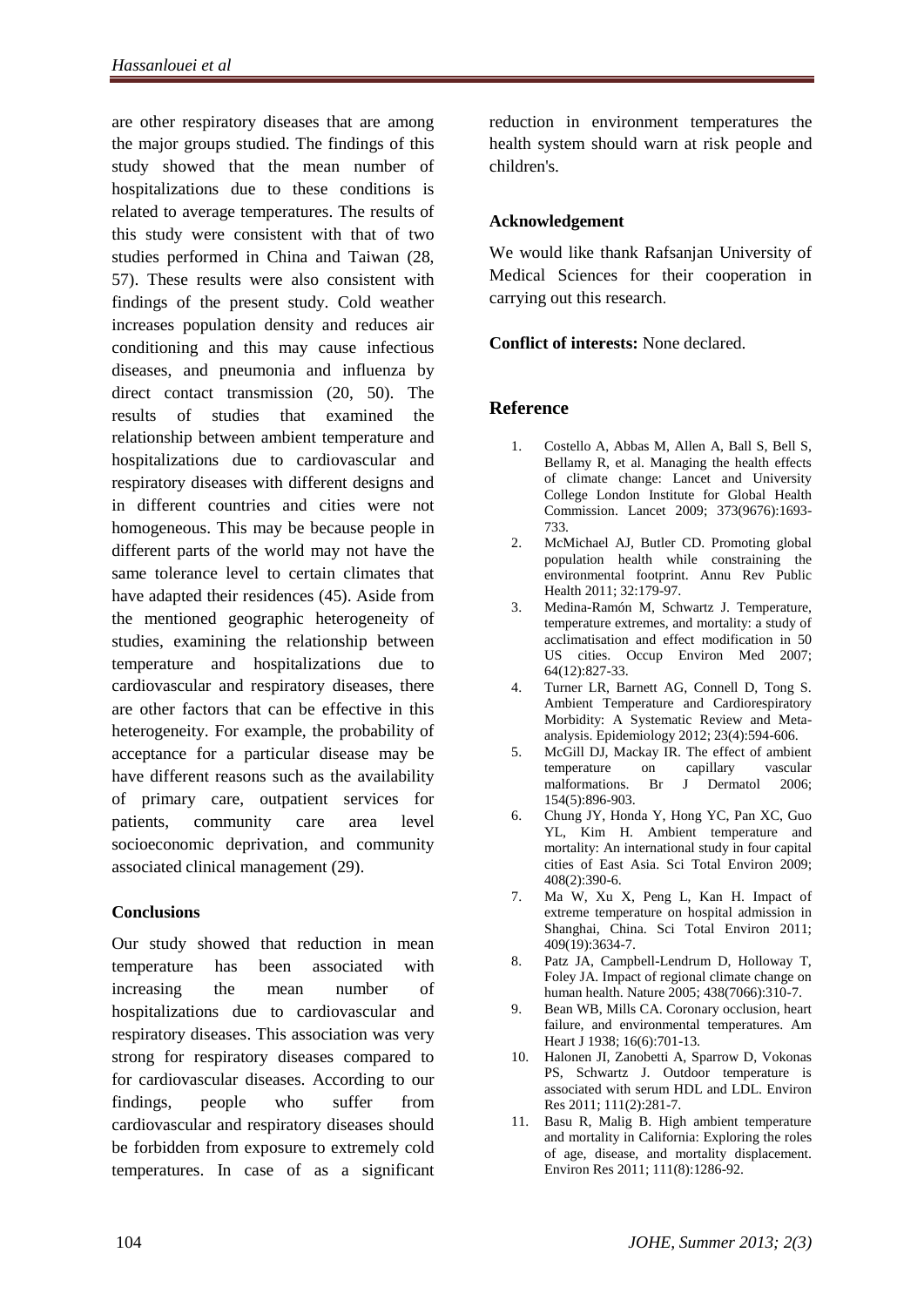- 12. Ren C, O'Neill MS, Park SK, Sparrow D, Vokonas P, Schwartz J. Ambient temperature, air pollution, and heart rate variability in an aging population. Am J epidemiol 2011;173(9):1013-21.
- 13. McMichael AJ, Wilkinson P, Kovats RS, Pattenden S, Hajat S, Armstrong B, et al. International study of temperature, heat and urban mortality: the 'ISOTHURM' project. Int J Epidemiol 2008; 37(5):1121-31.
- 14. Ostro BD, Roth LA, Green RS, Basu R. Estimating the mortality effect of the July 2006 California heat wave. Environ Res 2009; 109(5):614-9.
- 15. Basu R. High ambient temperature and mortality: a review of epidemiologic studies from 2001 to 2008. Environ Health 2009; 8(1):40.
- 16. Pudpong N, Hajat S. High temperature effects on out-patient visits and hospital admissions in Chiang Mai, Thailand. Sci Total Environ 2011; 409(24):5260-7.
- 17. Kendrovski VT. The impact of ambient temperature on mortality among the urban population in Skopje, Macedonia during the period 1996–2000. BMC Public Health 2006;  $6(1):44.$
- 18. Cheng X, Su H. Effects of climatic temperature stress on cardiovascular diseases. Eur J Intern Med 2010; 21(3):164-7.
- 19. Schneider A, Panagiotakos D, Picciotto S, Katsouyanni K, Löwel H, Jacquemin B, et al. Air temperature and inflammatory responses in myocardial infarction survivors. Epidemiology 2008; 19(3):391-400.
- 20. Green RS, Basu R, Malig B, Broadwin R, Kim JJ, Ostro B. The effect of temperature on hospital admissions in nine California counties. Int J Public Health 2010; 55(2):113-21.
- 21. Fuster V, Kelly BB. Promoting Cardiovascular Health in the Developing World: A Critical Challenge to Achieve Global Health. Washington (DC): National Academies Press 2010.
- 22. Lim YH, Hong YC, Kim H. Effects of diurnal temperature range on cardiovascular and respiratory hospital admissions in Korea. Sci Total Environ 2012; 417-418:55-60.
- 23. Lin S, Hsu WH, Van Zutphen AR, Saha S, Luber G, Hwang SA. Excessive heat and respiratory hospitalizations in New York State: Estimating current and future public health burden related to climate change. Environ health perspect 2012; 120(11):1571-7.
- 24. Liang WM, Liu WP, Chou SY, Kuo HW. Ambient temperature and emergency room admissions for acute coronary syndrome in Taiwan. Int J Biometeorol 2008; 52(3):223-9.
- 25. Knowlton K, Rotkin-Ellman M, King G, Margolis HG, Smith D, Solomon G, et al. The 2006 California heat wave: impacts on hospitalizations and emergency department visits. Environ health perspect 2009; 117(1):61-7.
- 26. Buckley JP, Richardson DB. Seasonal modification of the association between temperature and adult emergency department

visits for asthma: a case-crossover study. Environ Health 2012; 11(1):55.

- 27. Turner LR, Connell D, Tong S. Exposure to hot and cold temperatures and ambulance attendances in Brisbane, Australia: a timeseries study. BMJ open 2012; 2(4).
- 28. Wang YC, Lin YK, Chuang CY, Li MH, Chou CH, Liao CH, et al. Associating emergency room visits with first and prolonged extreme temperature event in Taiwan: a populationbased cohort study. Sci Total Environ 2012; 416:97-104.
- 29. Michelozzi P, Accetta G, De Sario M, D'Ippoliti D, Marino C, Baccini M, et al. High temperature and hospitalizations for cardiovascular and respiratory causes in 12 European cities. Am J Respir Critl Care Med 2009; 179(5):383-9.
- 30. Wichmann J, Andersen Z, Ketzel M, Ellermann T, Loft S. Apparent temperature and causespecific emergency hospital admissions in Greater Copenhagen, Denmark. PloS One 2011; 6(7):e22904.
- 31. Mercer JB. Cold-an underrated risk factor for health. Environ Res 2003; 92(1):8-13.
- 32. Wang MZ, Zheng S, He SL, Li B, Teng HJ, Wang SG, et al. The association between diurnal temperature range and emergency room admissions for cardiovascular, respiratory, digestive and genitourinary disease among the elderly: A time series study. Sci Total Environ 2013; 456-457:370-5.
- 33. Kovats RS, Hajat S. Heat stress and public health: a critical review. Annu Rev Public Health 2008; 29:41-55.
- 34. Ebi KL, Exuzides KA, Lau E, Kelsh M, Barnston A. Weather changes associated with hospitalizations for cardiovascular diseases and stroke in California, 1983–1998. Int J Biometeorol 2004; 49(1):48-58.
- 35. Wu PC, Lin CY, Lung SC, Guo HR, Chou CH, Su HJ. Cardiovascular mortality during heat and cold events: determinants of regional vulnerability in Taiwan. Occup Environ Med 2011; 68(7):525-30.
- 36. Lim YH, Hong YC, Kim H. Effects of diurnal temperature range on cardiovascular and respiratory hospital admissions in Korea. Sci Total Environ 2012; 417-418:55-60.
- 37. Linares C, Díaz J. Impact of high temperatures on hospital admissions: comparative analysis with previous studies about mortality (Madrid). Eur J Public Health 2008; 18(3):317-22.
- 38. Hajat S, Kovats RS, Lachowycz K. Heatrelated and cold-related deaths in England and Wales: who is at risk? Occup Environ Med 2007; 64(2):93-100.
- 39. Schwartz J, Samet JM, Patz JA. Hospital admissions for heart disease: the effects of temperature and humidity. Epidemiology 2004; 15(6):755-61.
- 40. Basu R, Ostro BD. A multicounty analysis identifying the populations vulnerable to mortality associated with high ambient temperature in California. Am J Epidemiol 2008; 168(6):632-7.